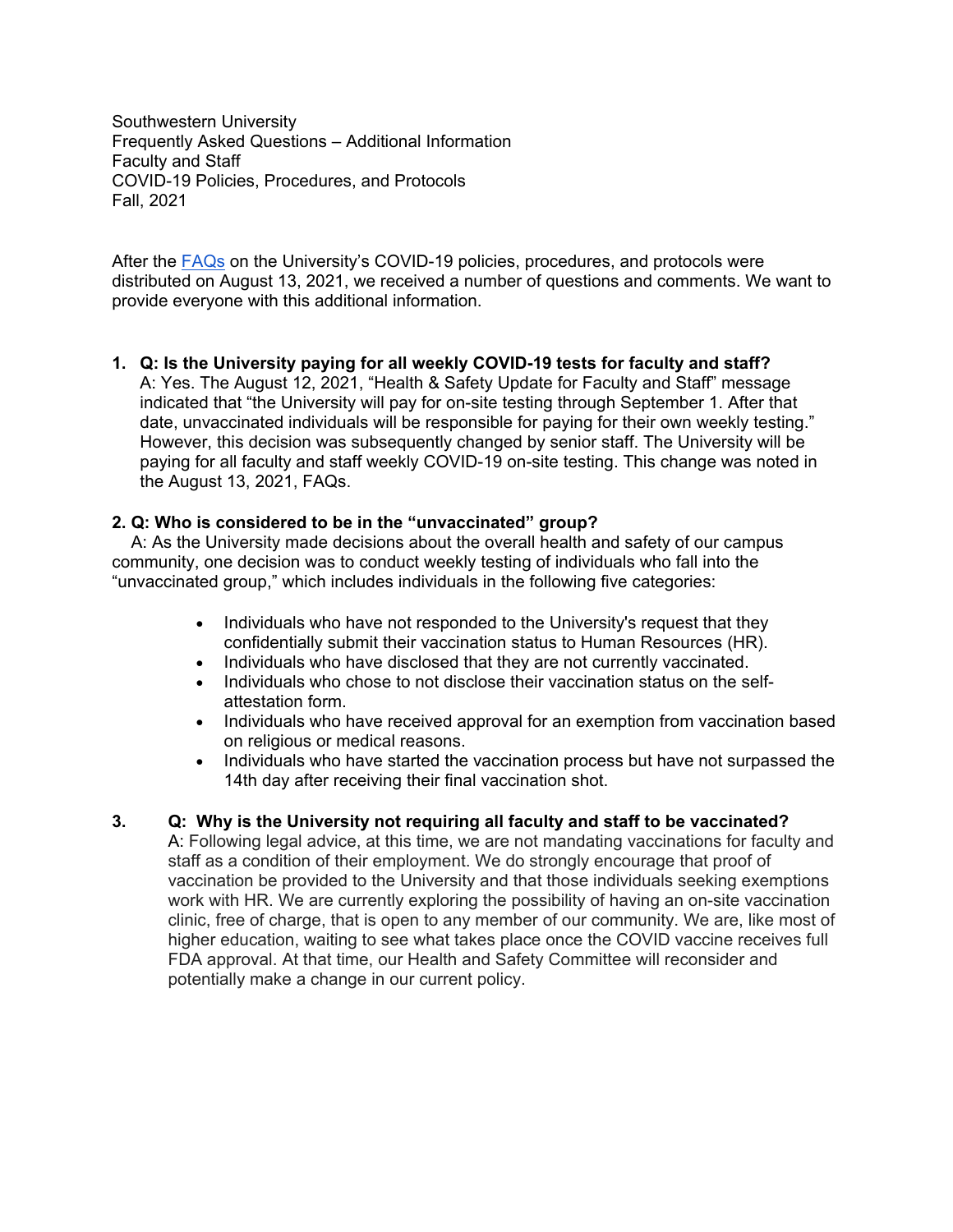# **4. Q: What are the definitions of "close contact" and "potential exposure"?**

A: The CDC defines a "close contact" as someone who has been closer than six feet to the infected person for 15 or more minutes. The term "potential exposure" is used interchangeably with "close contact." It is important to note that for the University's contact-tracing process, the Southwestern faculty or staff member who reports that they have been "potentially exposed" to someone with COVID-19 needs to know that that person has officially tested positive for COVID-19. For example, if a Southwestern faculty or staff member attends a family gathering and they are then notified that someone who attended the gathering has now tested positive for COVID-19 *and* the faculty or staff member was closer than six feet to the infected person for 15 or more minutes, then they would be considered a "close contact" and would need to follow the appropriate health and safety protocols according to their own vaccination status. "Potential exposure" does *not* mean that someone believes that they might have been exposed to someone with COVID-19 because they were behind them in line at the grocery store and the person was coughing or sneezing.

### **5. Q: Can I know who in my area is not vaccinated?**

A: No. HR is required to keep the actual vaccination status of each employee confidential. For additional details, please refer to question #12.

#### **6. Q: Is the University going to update its protocols for fully vaccinated individuals to get tested three to five days after close contact with someone with COVID-19?**

A: Yes. The [CDC recently updated its guidance f](https://www.cdc.gov/coronavirus/2019-ncov/vaccines/fully-vaccinated.html)or fully vaccinated individuals who have been identified as a close contact with someone who has COVID-19. This means that fully vaccinated faculty or staff members who have been identified as a close contact with someone who has COVID-19 will now be required to get a COVID-19 test three to five days after the potential exposure date. These individuals should follow the previously described protocol—to notify HR and their supervisor (for staff) or the dean of the faculty (for faculty) if they are identified as a close contact—but will now also need to coordinate with HR to get registered and scheduled for the on-site weekly COVID-19 testing being conducted by Community Labs. The CDC's guidance also recommends that these individuals wear a mask indoors in public for 14 days following exposure or until they receive a negative test result; the University already has an indoor masking requirement for everyone. As long as these individuals do not begin to have symptoms, they should continue to report to work. If they begin to experience symptoms or the test results are positive, the staff or faculty member should immediately begin the 10-day isolation period.

#### **7. Q: Is the University considering testing a group of randomly selected faculty and staff who are fully vaccinated in addition to testing those who are in the unvaccinated group?**

A: The University is not doing this at this time. However, any fully vaccinated staff or faculty members may contact HR to be included in the weekly on-site COVID-19 testing if they desire to be tested.

## **8. Q: If someone decides to start their vaccination process, will the University provide paid time off for them to go get their shot during the regular workday?**

A: Yes, if it is needed. Staff members should coordinate with their immediate supervisor in accordance with regular procedures.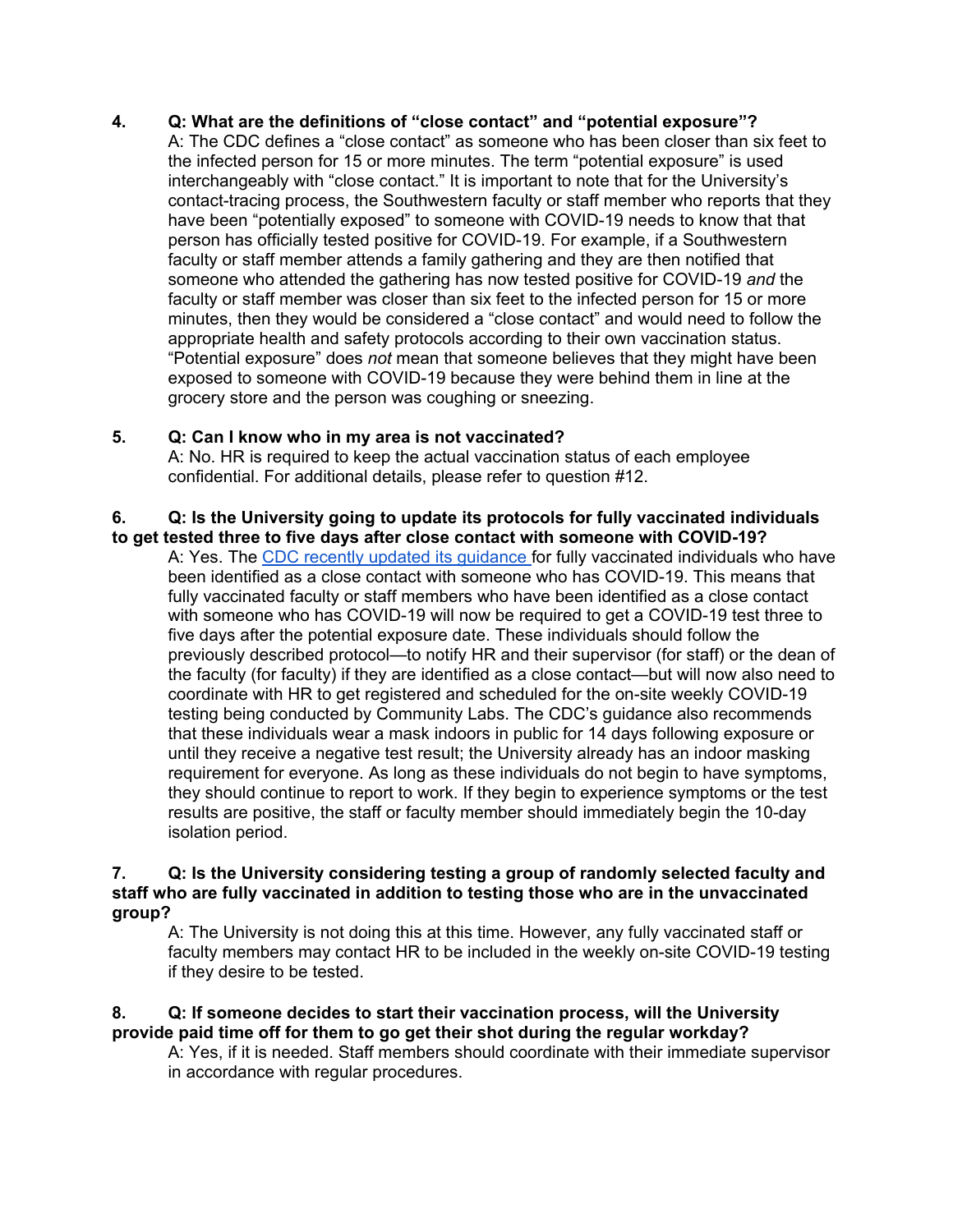#### **9. Q: If someone decides to start their vaccination process and becomes ill from their reaction to the vaccine, will the University provide paid time off while they are experiencing side effects?**

A: Staff members will need to use their sick leave (or vacation) time for any time they are absent from work because of illness. If a faculty member is not able to teach, the dean of the faculty will work with the department chair to develop a plan for course coverage during the illness.

### **10. Q: Will there be any disciplinary action taken against faculty or staff who are required to have weekly testing but fail to show up for one or more tests?**

A: An HR representative will contact anyone who did not show up for their weekly test to find out whether our records are accurate and, if they are, to ask why they missed their test, to arrange alternative testing, and to remind the faculty or staff member of the importance of attending testing going forward. The University is hopeful that everyone who is in the group that requires weekly testing will comply with that requirement so that no disciplinary action will be needed. If two or more infractions of the weekly testing requirement occur, at a minimum, a written warning will be given to that individual, and it will be placed in their permanent personnel file.

If someone has a **regular scheduling conflict** with the weekly testing day or time, they should coordinate with the HR office as soon as possible to figure out a regular alternative testing arrangement (such as the University providing them with a weekly self-administered testing kit).

If someone has a **scheduling conflict for just one or two testing days or times**, they should contact the HR office **prior to the testing day and time** to determine an alternative testing arrangement.

#### **11. Q: If someone has started their vaccination process but then is potentially exposed to someone with COVID-19, will the University provide them with paid leave (Emergency-Related Approved Leave) if none (or just some) of their job can be performed remotely?**

A: Yes. This needs to be coordinated with the HR department.

## **12. Q: Is the University keeping the details of faculty and staff vaccination status confidential?**

A: Yes. Private medical information is held in confidence. The University has not disclosed details about anyone's vaccination status to anyone in the community. We did ask supervisors to remind all staff members in their departments to respond to the University's request. We also asked supervisors to remind those staff members in their departments who fell into the "unvaccinated" group to preregister for the weekly testing on the Community Labs website and to offer assistance if it was needed. However, the specific category that a faculty or staff member is in (see question #2) was not shared with the supervisors—only that they currently fall within the broader group of individuals who the University considers to be "unvaccinated" for weekly COVID-19 testing purposes.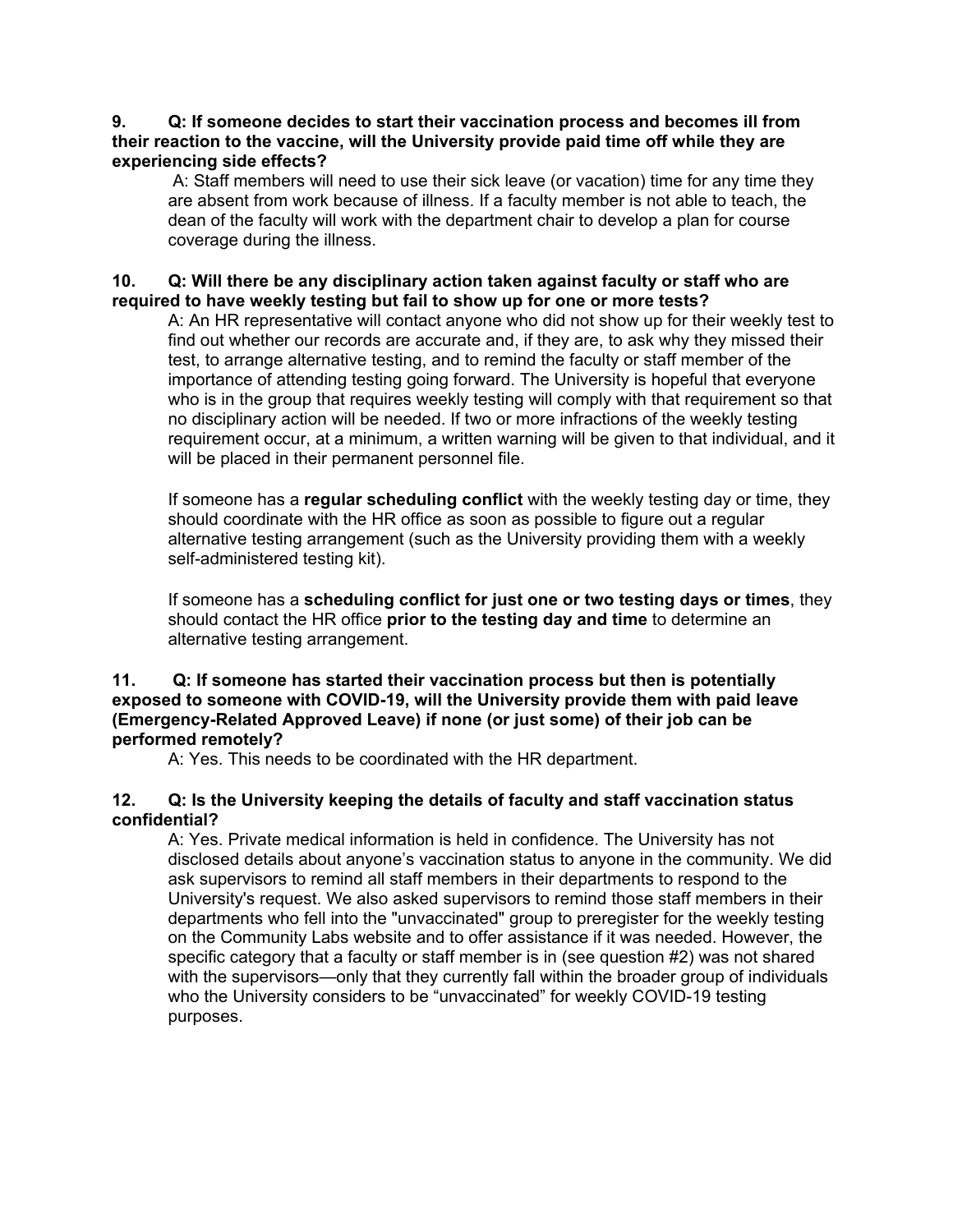#### **13. Q: What should a faculty/staff member do if they become infected with COVID-19?** A: The HR website has a page dedicated to [COVID-19 Guidance and Resources for](https://www.southwestern.edu/human-resources/covid19-guidance/)  [Faculty and Staff,](https://www.southwestern.edu/human-resources/covid19-guidance/) which includes the following information: **You've tested positive for COVID-19? Here's what to do:**

**1) Contact your healthcare provider**, particularly if you or someone in your household has underlying health conditions.

**2) Immediately self-isolate** in accordance with [the CDC's guidance for self](https://www.cdc.gov/coronavirus/2019-ncov/if-you-are-sick/quarantine.html)[isolation,](https://www.cdc.gov/coronavirus/2019-ncov/if-you-are-sick/quarantine.html) which currently states, "10 days since symptoms first appeared **and** 24 hours with no fever without the use of fever-reducing medications **and** other symptoms of COVID-19 are improving."

**3) Inform your department chair and the dean of the faculty (for faculty members) or your supervisor (for staff members) to alert them of your anticipated absence from work** (it is not required to disclose the reason), and if applicable, discuss whether they approve you to teach or work remotely during your absence.

**4) Remain at home, or go home.**

**5) Contact HR** to confidentially discuss your situation.

**6) Complete the [Daily Health Check](https://swu.mobi/DailySurvey)** each day of your isolation period, and if you are symptomatic in any way, complete [the CDC's Self-Checker.](https://www.cdc.gov/coronavirus/2019-ncov/symptoms-testing/coronavirus-self-checker.html)

**7) Keep in contact with the HR department** during the isolation period. The University requires a written release from the faculty or staff member's healthcare provider (or county health agency or similar health authority) prior to returning to work on campus.

## **14. What should a faculty or staff member do if they are potentially exposed to someone who has tested positive for COVID-19?**

The HR website has a page dedicated to COVID-19 Guidance and Resources for [Faculty and Staff,](https://www.southwestern.edu/human-resources/covid19-guidance/) which includes the following information:

#### **Potentially exposed to someone with COVID-19? Here's what to do: STOP! ARE YOU FULLY VACCINATED?**

If you are fully vaccinated, you *do not* need to self-quarantine for 14 days, but please inform HR and your supervisor (for staff) or the dean of the faculty (for faculty)! Please note that HR will work with you to ensure that you are tested within three to five days following exposure.

If you begin to have symptoms, please refer to the section above, "You've tested positive for COVID-19? Here's what to do," for guidance.

o **IMPORTANT NOTE:** If you are identified as a "close contact" as part of the University's contact-tracing process when a campus community member has tested positive for COVID-19, you will be contacted by the assigned contact tracer, who will guide the self-quarantine process as described in #2 below.

If you've been in contact with someone outside of the campus community who tested positive, please follow these steps and contact the HR:

**1) Determine whether you are a "close contact."** The CDC guidance regarding ["close contact"](https://www.cdc.gov/coronavirus/2019-ncov/php/contact-tracing/contact-tracing-plan/appendix.html#contact) is as follows: "Someone who was within 6 feet of an infected person (laboratory-confirmed or a clinically compatible illness)